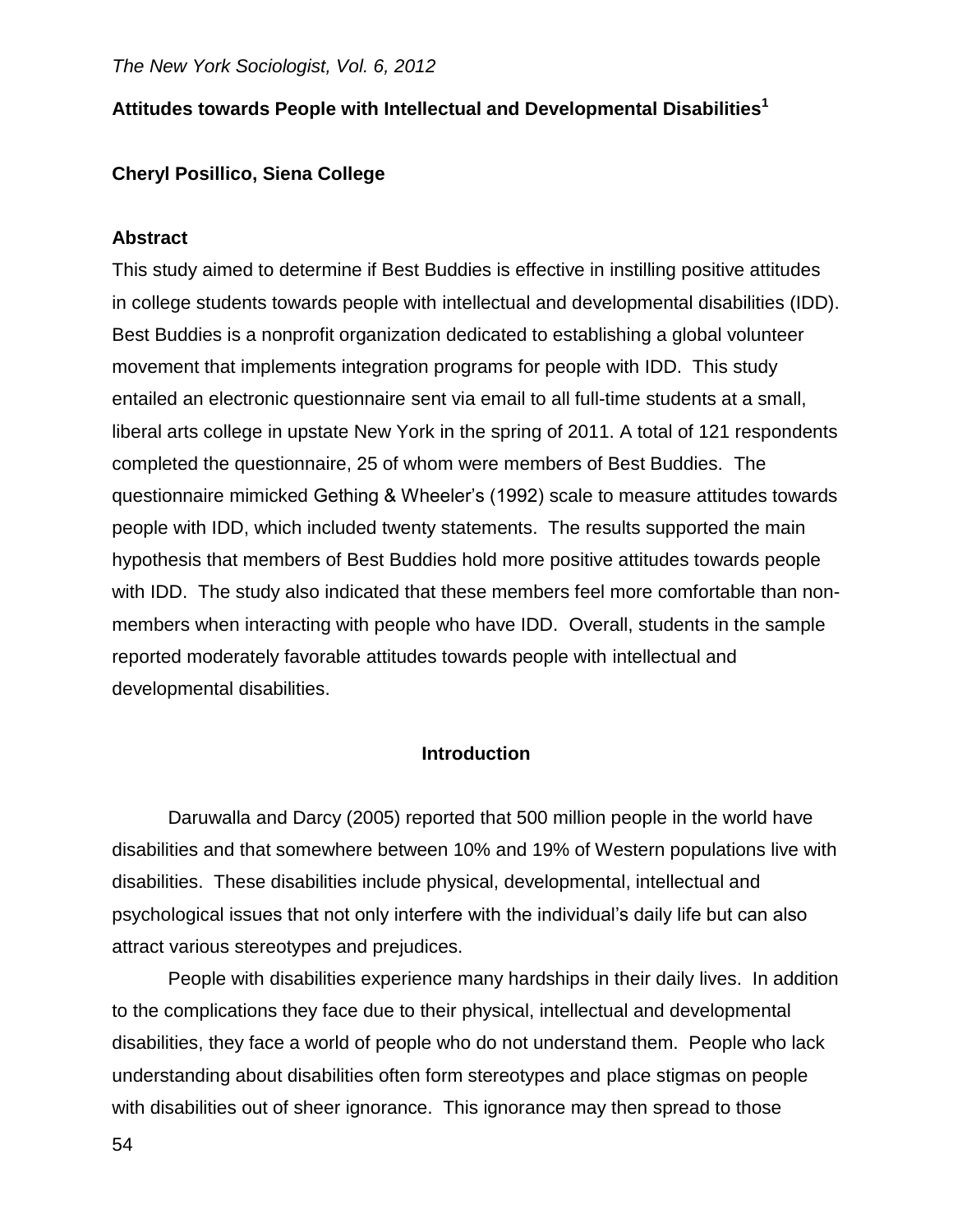around them and act as a barrier to integration for those with disabilities who aim to overcome the obstacles brought to them by their disabilities.

People with IDD face particularly negative stigmas in the social realm. Because of their disabilities, others often view them as undesirable and not suitable for social interactions. Non-disabled people shy away from this population either because they do not know how to interact with them, or simply because they do not want to interact with someone who is "different." This creates a sense of otherness for those with disabilities; it belittles them and puts them in a separate, less valued, world than the population without disabilities.

To assist people with IDD in overcoming such obstacles, Anthony Kennedy-Shriver created the global organization known as Best Buddies International. Best Buddies is a "nonprofit 501(c)(3) organization dedicated to establishing a global volunteer movement that creates opportunities for one-to-one friendships, integrated employment and leadership development for people with intellectual and developmental disabilities" (bestbuddiesonline.org). This program aims to help people with disabilities build social networks that not only build self-esteem but also bring about further integration into the community, workplace, and the world of leadership.

The Best Buddies program pairs people without disabilities with people that have IDD based on common interests. The pair then builds a relationship that may eventually develop into a deep, personal friendship. Most Best Buddies programs require the person without a disability to contact their Buddy, or person with a disability, at least once a week by phone or email. They also must spend time together at least twice a month in addition to attending monthly group events planned by the local Best Buddies chapter.

Best Buddies is important to people with disabilities because it provides them with opportunities that they might not encounter elsewhere. In a comfortable, fun-loving environment, Best Buddies International makes people with disabilities feel like what they really are: *people.* Some events typically hosted by Best Buddies chapters include fundraising walks, proms, attendance at sporting events, community service, holiday parties, and many more. These events preserve or even create a sense of normalcy in the lives of those with disabilities as they allow each person to experience a social life similar to that of their peers.

55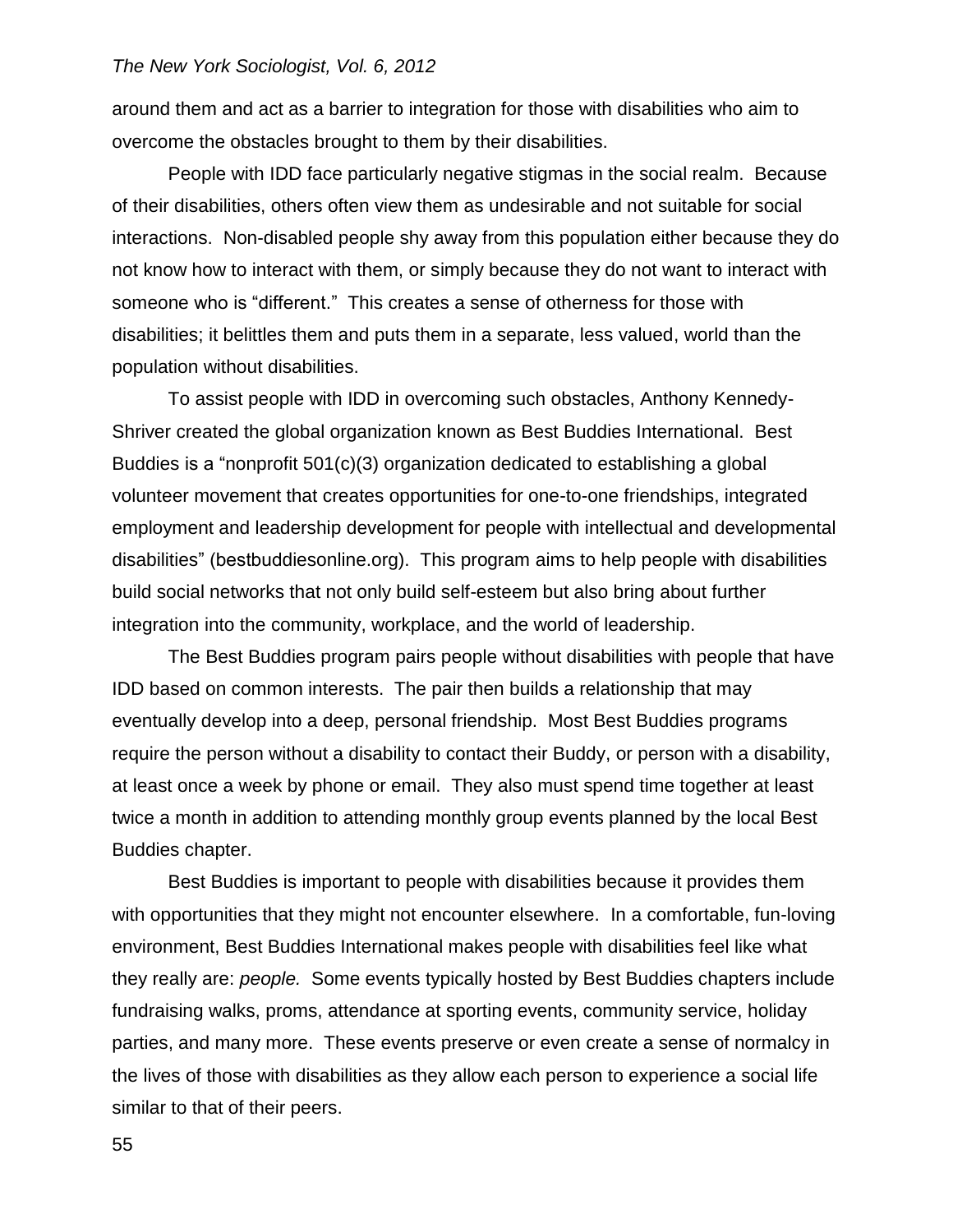Cloerkes (1981) served as an inspiration for this research due to his findings on the relationship between personality traits and their influence on attitudes towards people with disabilities. Davidson's (2010) study on autism also contributed to this research because he considered not only attitudes of the non-disabled, but also the viewpoint of those with disabilities – more specifically, those with autism. This information was pertinent to this study because it helped to gain insight from the minds of people with disabilities regarding their integration into society.

#### **Attitudes towards People with Disabilities**

Many sociologists have conducted research regarding people with disabilities and the manner in which others perceive and treat them. Loo (2004) studied attitudes towards those with disabilities together with the respondent's views on euthanasia. He found that religious and moral values are influential in shaping attitudes towards euthanasia and towards those with disabilities. Negative attitudes towards people with disabilities are more prominent among males, younger adults, and those with lower levels of education. Schwartz and Armony-Sivan (2001) found that social work students are more likely to support inclusion of people with disabilities than students studying law, natural sciences, or social sciences.

Parasuram (2006) found that age, gender, and level of education also influenced attitudes towards people with disabilities. Young adults had more positive attitudes than older adults; females held more positive attitudes than males; and those with higher levels of education were more likely to display positive attitudes than those with less education. Skar's (2010) study showed that children portrayed positive attitudes toward people with disabilities. The combination of certain character traits, religious values, field of study, age, gender and level of education contribute to the attitudes formed towards people with disabilities.

Attitudes towards people with IDD are also affected by the level of exposure to those with disabilities. Daruwalla and Darcy's (2004) study revealed that attitudes towards people with disabilities can be altered by intervention programs. Vehmas (1999) found that greater value is placed on the lives of non-disabled infants than on the lives of infants with disabilities. The level of prejudgment involved in interactions with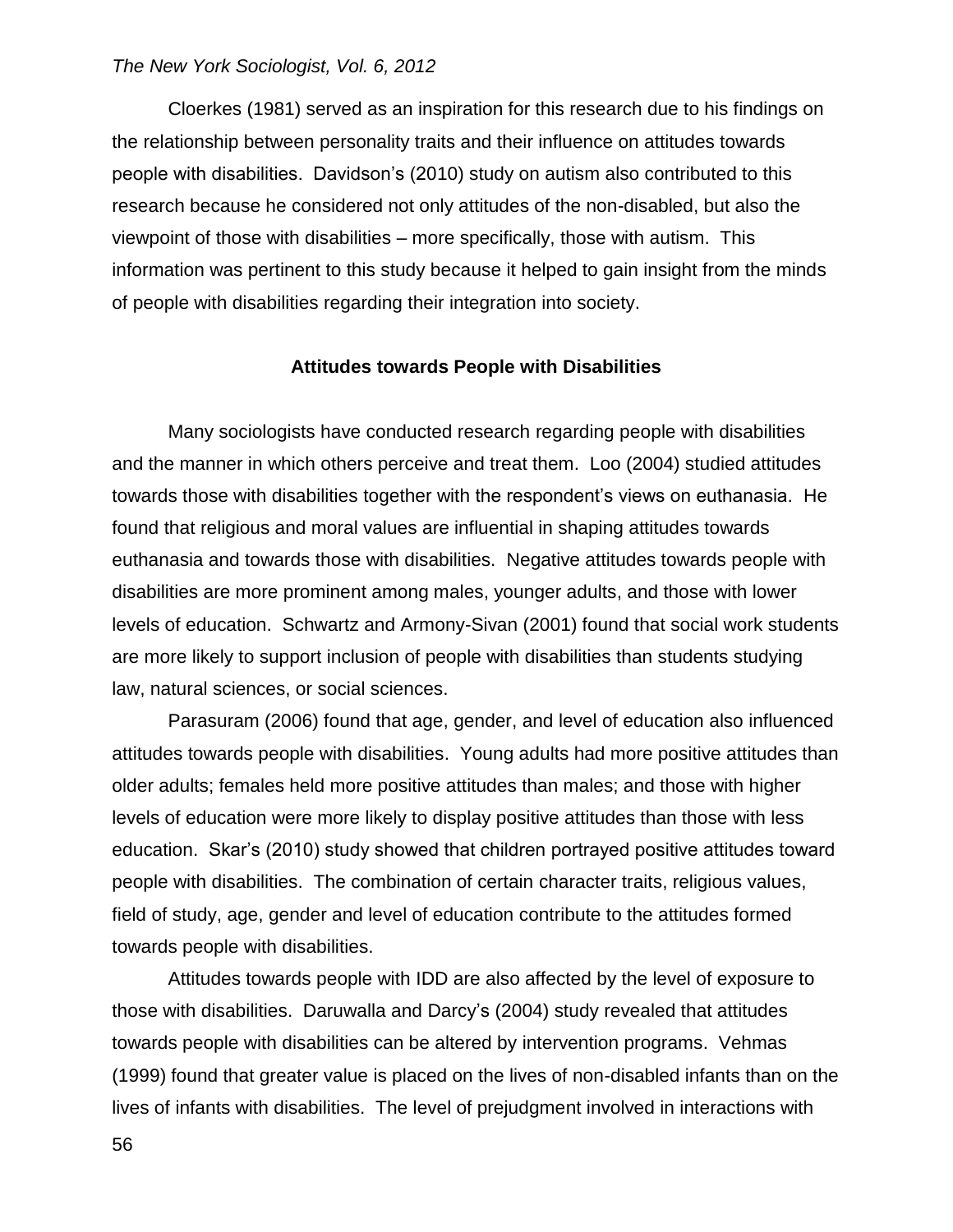people with disabilities has a strong impact on the actions and attitudes expressed towards that population.

Claes (2010) developed a method for determining the quality of life for persons with intellectual disabilities. The most critical elements of quality of life were selfdetermination, interpersonal relations, and emotional well-being. Since society views people with disabilities as having less self-determination, lower-quality interpersonal relations, and lower emotional well-being than those without disabilities, their quality of life is viewed as lower than that of the general population. Van Alphen et al. (2010) conducted a series of interviews that indicated that people fear what they do not know, and not knowing a great deal about what it means to have a disability leads people to want to keep their distance.

#### **Effects of Attitudes towards People with Disabilities**

Past research has found that people with disabilities suffer from a number of obstacles and struggles in their daily lives as a result of social stigmas resulting from their disabilities (Jahoda, et al. 2010; Titchkosky, 2005; Sheets, 2005; Shtayerman, 2009). Jahoda et al. (2010) found that people with disabilities struggle tremendously in forming healthy identities and self-concepts. Titchkosky (2005) discussed the continuous limits and prejudices that restrict people with disabilities and how these limits are maintained by mainstream media. Sheets (2005) found that one method of reducing prejudices against people with disabilities is to "increase opportunities for positive interaction with people with a disability" (39).

Shtayerman (2009) found that 20% of the respondents who had Asperger's Syndrome met the criteria for major depressive disorder and 30% met the criteria for anxiety disorder as a result of the stigmas they face. Negative attitudes may lead people to treat their disabled peers unfavorably, which can lead to increased levels of depression and anxiety for the disabled.

The results of Davidson's (2009) study indicated that people who have autism do not want to reshape their worldviews and follow societal norms, but rather to create a mutual understanding of acceptable behaviors to be shared among those with and without autism. This study coincided with the findings of Hahn et al.'s (2004) study of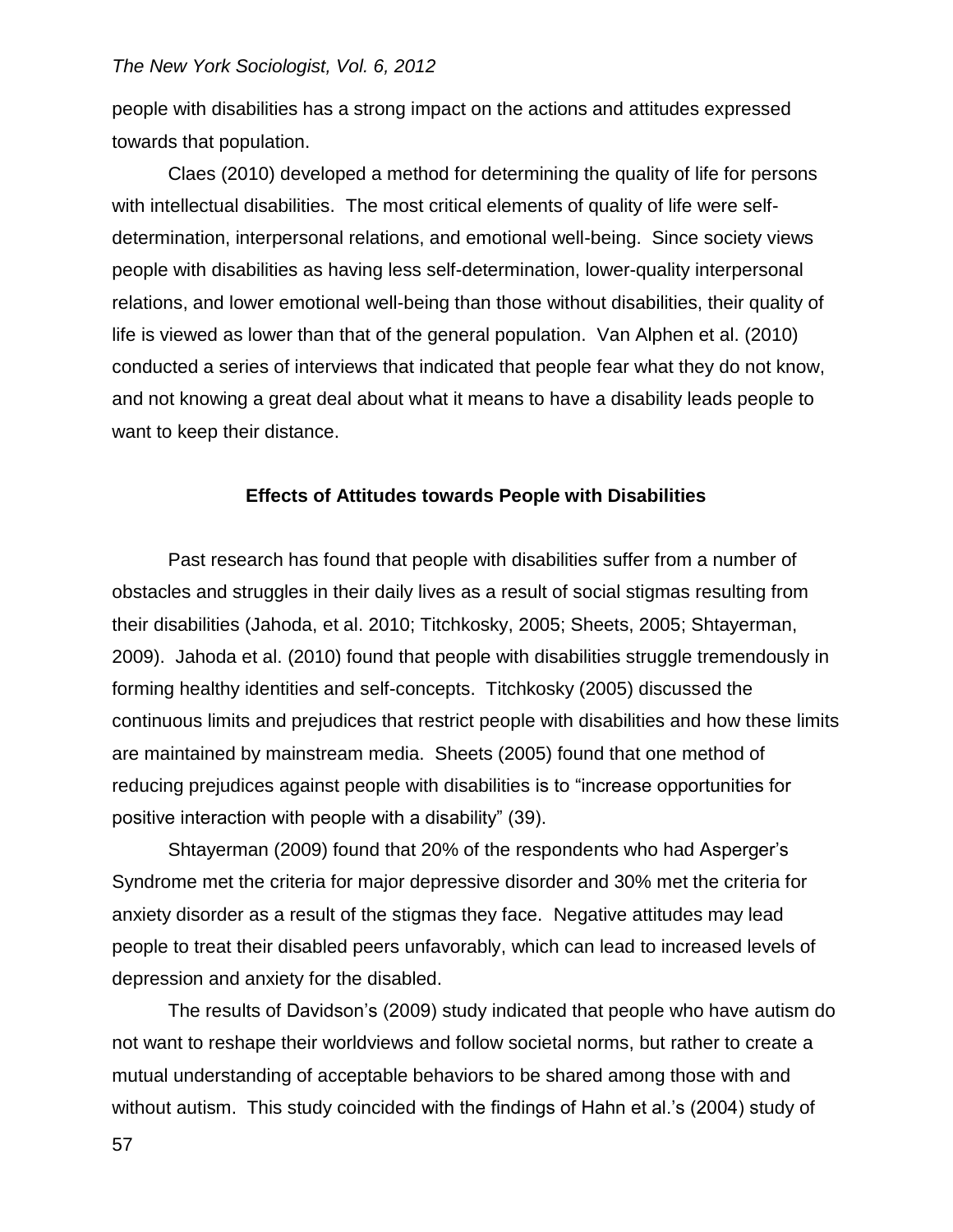disabilities activists, which concluded that not all people with disabilities want to be "cured" in order to appease the general public and that many are filled with a sense of dignity and pride that is formed by their group identity.

## **Inclusion Programs**

Very little research has been done on inclusion programs such as Best Buddies. In Titchkosky's (2010) content analysis of government-implemented inclusion programs, the author claimed that by attempting to create inclusion programs, the government deems people with disabilities as exclude-able thus perpetuating the notion of otherness. On the contrary, Tomlinson's (2010) review of Barton's study on the political perspectives of special education found that inclusion programs and the abolition of segregation in intellectual settings would improve quality of life for people with disabilities. Wiesel (2009) provided a differing view on inclusion programs, stating that, although inclusive programs can enhance the relationships between those with and without disabilities, these programs lead to the abuse of power which would reduce the quality of these programs.

Inclusion programs geared towards instilling a mutual understanding of the difference between those with and without disabilities are the most prominently cited starting point for gaining greater acceptance in society. Do programs similar to Best Buddies increase integration and acceptance of people with disabilities?

## **Hypotheses & Theoretical Framework**

This research tested five hypotheses regarding the effectiveness of Best Buddies.

1. Attitudes towards people with disabilities are more favorable for people involved in Best Buddies than for people who are not. Daruwalla and Darcy (2005) found that people without disabilities become more sympathetic towards and accepting of those with disabilities when they are more aware of what the disabilities entail. The means of communicating information about disabilities in this study included attending a lecture, watching a video, and interacting with a person with disabilities. Since these actions led to more favorable attitudes towards those with disabilities, it is clear that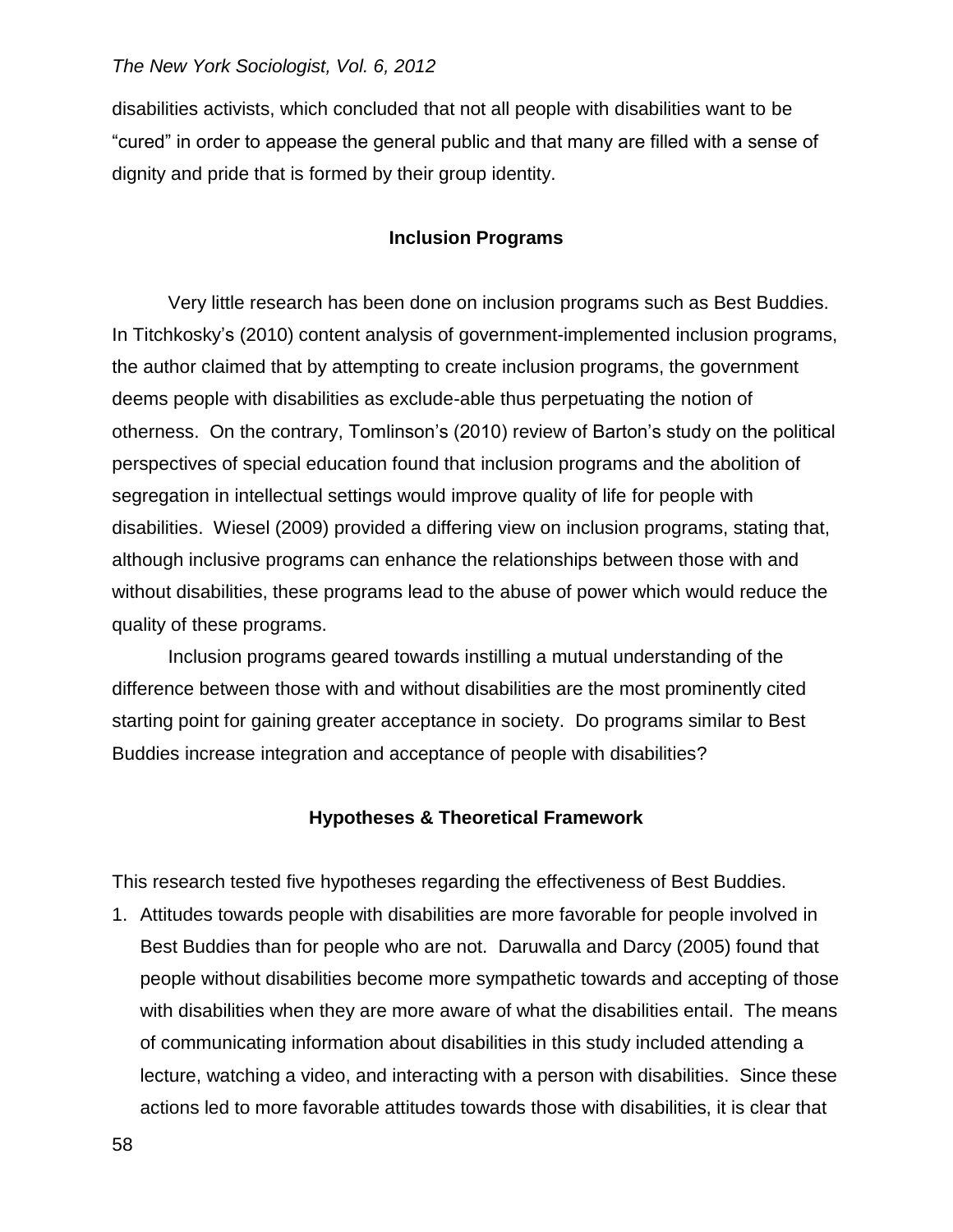knowledge about disabilities has a positive effect on one's attitude. Those who were involved in Best Buddies were predicted to have more favorable attitudes towards people with disabilities.

- 2. People involved in Best Buddies feel more comfortable around people with disabilities than those who are not involved. This hypothesis aimed to determine whether or not interacting with people with disabilities increases the comfort level that the non-disabled experience. This hypothesis is derived from a combination of Bornstein's (1989) psychological theory that familiarity breeds fondness, along with Gething and Wheeler's (1992) study on interactions with disabled persons. As people become more familiar with one another, they are likely to grow accustomed to one another and thus develop friendly relations. These interactions can be experienced in inclusion programs, such as Best Buddies, which aim to provide members with a sense of familiarity amongst one another. As the research of Daruwalla and Darcy (2005) indicated, people are uncomfortable with the unfamiliar. Those who are not involved in inclusion programs may not be aware of the world of disabilities and will, therefore, experience greater discomfort upon interacting with people who have disabilities.
- 3. Females have more positive attitudes towards people with disabilities than males. The theoretical basis for this hypothesis was drawn from Parasuram's (2006) study of variables that affect attitudes towards disabilities. Although the differences were not found to be statistically significant, there were still differences between male and female attitudes. Therefore, it was expected that this research would show a difference in the attitudes held by males and those held by females.
- 4. Those who are involved in Best Buddies demonstrate more compassion towards people with IDD than do non-members. Similar to the theoretical framework for hypothesis two, it was expected that familiarity breeds fondness with regard to social interactions. If a person is fond of someone they are likely to show compassion towards that person. It was predicted that repeated interaction with people with disabilities would increase such compassion.
- 5. Members of inclusion programs experience greater satisfaction after interacting with and helping people with disabilities in comparison to non-members. Gething and Wheeler (1992) indicated that people who have frequent interaction with people with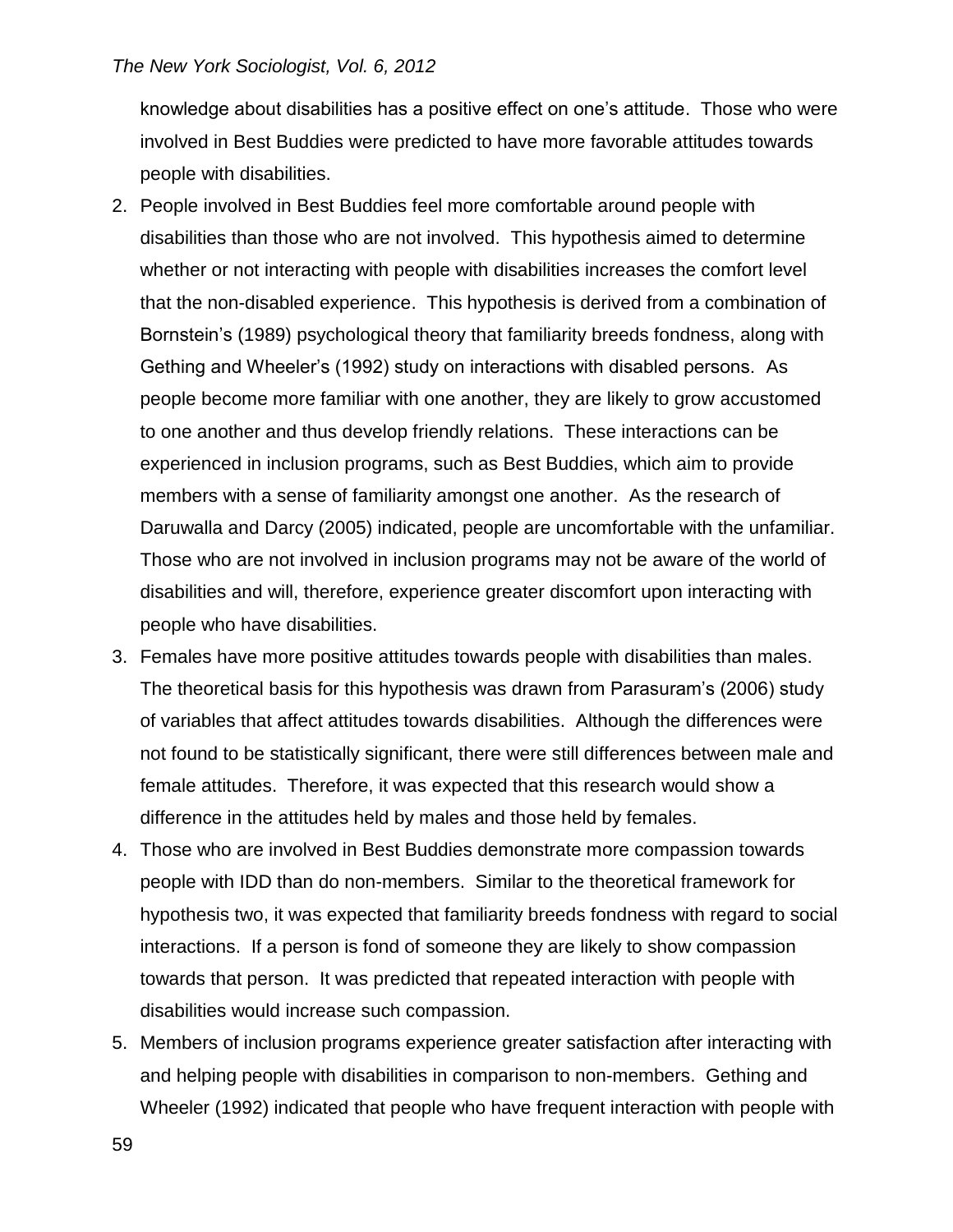IDD experience greater satisfaction after helping them because they understand more fully the difficulties and needs of people with disabilities.

## **Methodology**

This study took place in the spring of 2011 and used a questionnaire to uncover information about college students' interactions with people with IDD, along with their general attitudes towards people with disabilities. Gething and Wheeler (1992) created an attitude scale that was adapted for the purposes of this study. The attitude statements were altered slightly in order to include specific references to people with disabilities. For example, question one was changed from "It is rewarding when I am able to help" to "It is rewarding when I am able to help people with disabilities." The purpose of the rewording was to ensure that the respondent completely understood the situation described by each statement.

Following each statement was a five-point set of fixed responses: strongly agree, agree, don't know, disagree, and strongly disagree. Nine questions included "does not apply" as an option for situations that the respondent may not have experienced. Scoring the attitude scale involved a point-value system that awarded the respondent one point for answering "strongly disagree," two points for "disagree," three points for "don't know," four points for "agree," and five points for "strongly agree" for positively worded items. The scoring was reversed for negatively worded items. The mean for all twenty attitude statements was then calculated for each respondent to represent the respondent's attitude towards people with disabilities.

Each of the statements on the attitude scale referred to thoughts, feelings, and emotions experienced at a time when the respondent had interacted with a person with disabilities. The measures were predicted to be reliable because people who demonstrate positive attitudes towards those with disabilities are likely to maintain those attitudes over time, and those who report more negative attitudes are also likely to maintain these attitudes over time. The results may not have been completely accurate, however, in that people may have chosen what they considered "socially desirable" responses.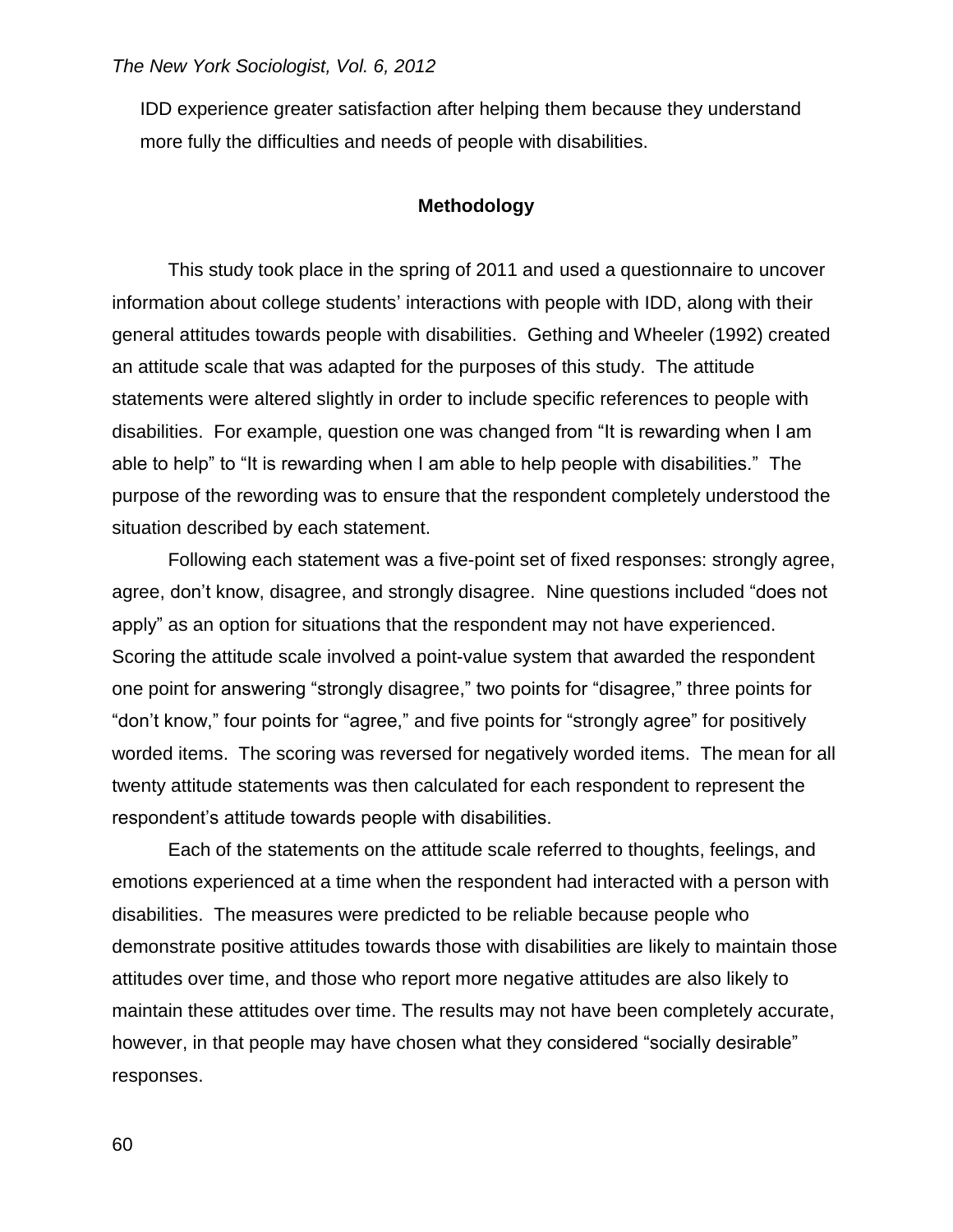Level of comfort was measured by asking the respondents to indicate their level of agreement with three statements: "When interacting with a person with developmental disabilities, it is difficult for me to look them in the eyes," "I tend to make interactions with people with disabilities brief and finish them as quickly as possible," and "I feel uncomfortable and find it hard to relax when interacting with a person with disabilities." The mean score of the three responses was used determine the level of comfort each respondent felt about interacting with people with disabilities. A score of five indicated complete comfort, while a score of one indicated that the respondent always felt uncomfortable when interacting with people with disabilities.

The level of compassion felt by the respondent was measured by items three, four, and sixteen: "It is rewarding when I am able to help people with developmental disabilities," "It upsets me when a person with an intellectual and/or developmental disability wants to do something but cannot," and "I feel sorry for people with disabilities." The score was calculated for each respondent in the same fashion as comfort level. A score of five indicated the highest degree of compassion whereas a score of one represented minimal compassion towards people with intellectual and developmental disabilities.

The level of satisfaction experienced when interacting with people with disabilities was measured by asking the respondent to indicate his or her level of agreement with the statement, "It is rewarding when I am able to help people with disabilities."

#### **Sample**

This study involved the comparison of two groups. The first group included students who were not involved Best Buddies. The second group included students who were, at the time, active participants in Best Buddies. Both groups received the same questionnaire. It was assumed that members of Best Buddies maintain regular contact with people with disabilities due to the frequent events planned and executed by this club. Active members attend the majority of the events which occur once a month. In addition to this, many club members maintain weekly contact with their assigned Buddy, or person with a disability, as per the requirements for being paired with someone in this club. This study also took into account the possibility of interaction with

61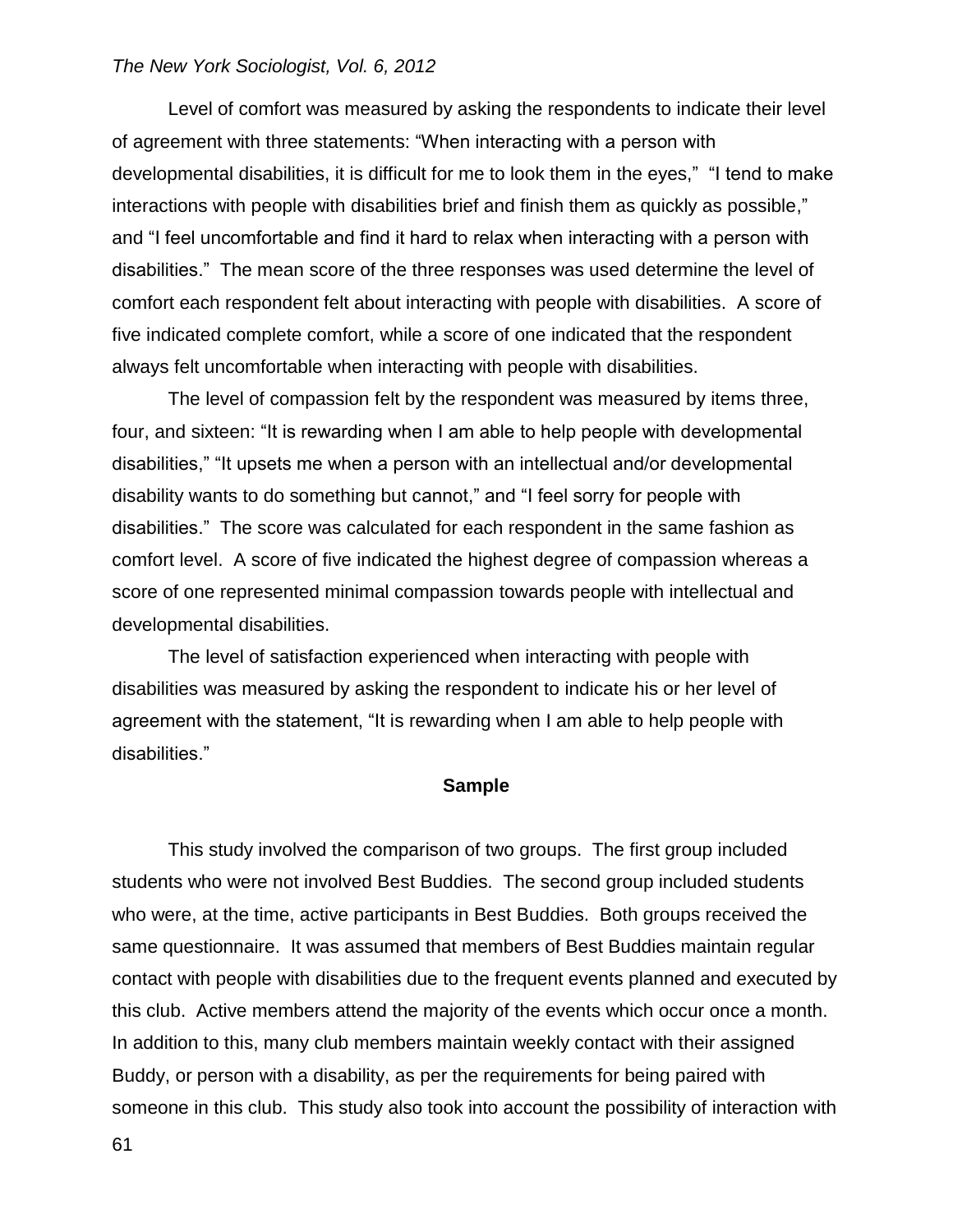people with disabilities outside of Best Buddies by asking the respondent to report such instances.

The original sample size was approximately 3,000 people, as that was the estimated number of full-time students. The response rate was relatively low; only 121 students filled out the survey. The number of respondents involved in Best Buddies was 25 – two males and 23 females. The remaining 96 were not members of Best Buddies with a gender breakdown of 19 males and 77 females.

The sample was not representative of the population. While 55% of all students were female at this college, approximately 83% of the respondents were female. This sample was also not representative of college students nationally for a number of reasons. The students in attendance are primarily Catholic, which may influence their views on people with disabilities. On the one hand, these students may demonstrate religious values that would lead them to be more accepting of all types of people. On the other hand, they could possibly be more sheltered which could have a negative influence on their views towards people with disabilities.

## **Findings**

Overall, students in this study showed positive attitudes towards people with intellectual and developmental disabilities. Figure 1.1 shows the distribution of attitude scores, with a mean score of 3.6. As seen in the graph, 102 respondents scored three or higher on the attitude scale whereas only seven respondents scored lower than three. $<sup>2</sup>$ </sup>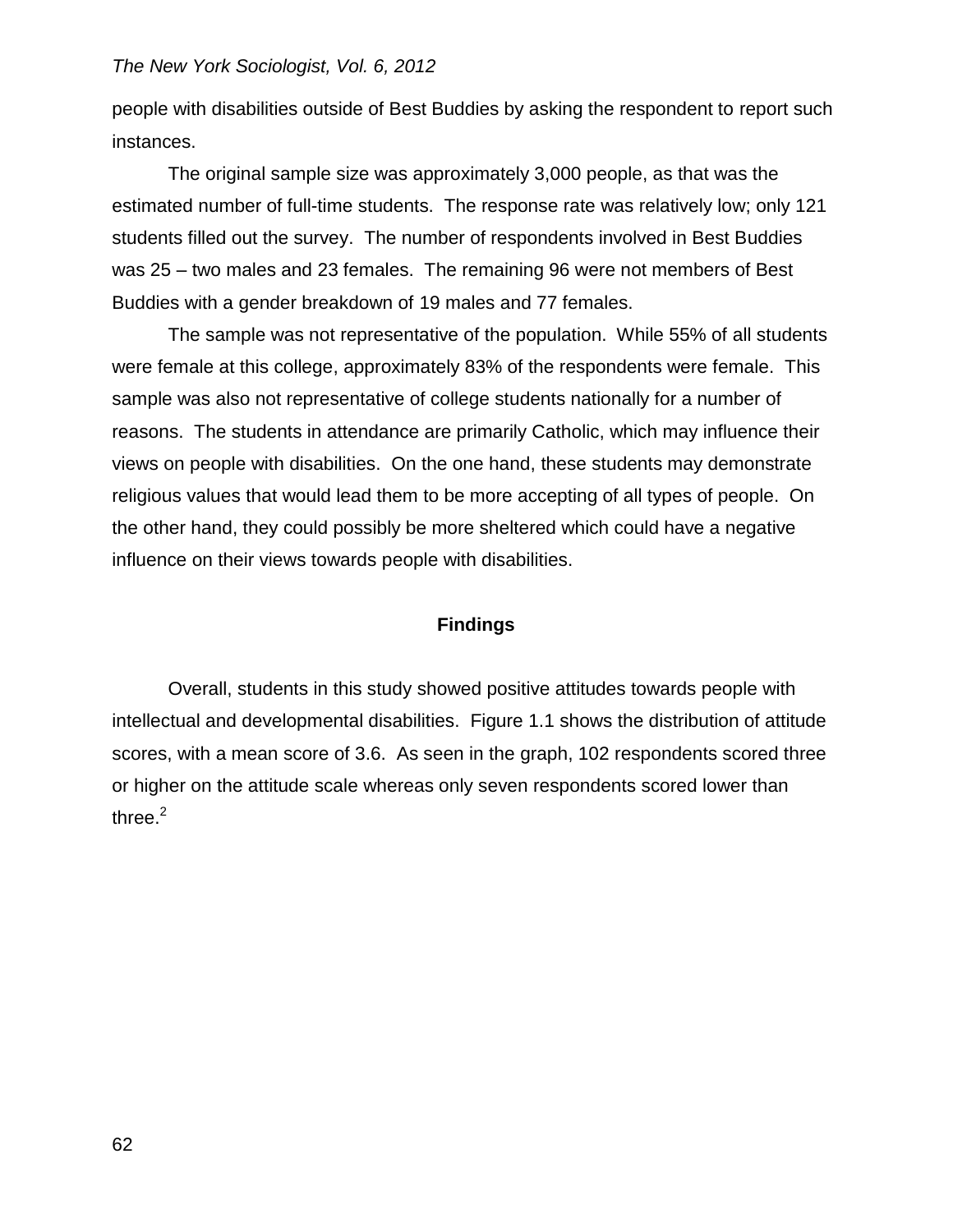Figure 1.1

Attitudes towards People with Intellectual and Developmental Disabilities



When making the distinction between members of Best Buddies and nonmembers, however, a noteworthy difference lies in the overall attitudes towards people with intellectual and developmental disabilities. For example, 32% of members of Best Buddies demonstrated a mean of four or higher whereas 16.7% of non-members scored four or higher. Four percent of members of Best Buddies demonstrated a mean attitude score less than three while 7.14% of non-members held a mean attitude score under three. These statistics are presented in Figures 1.2 and 1.3.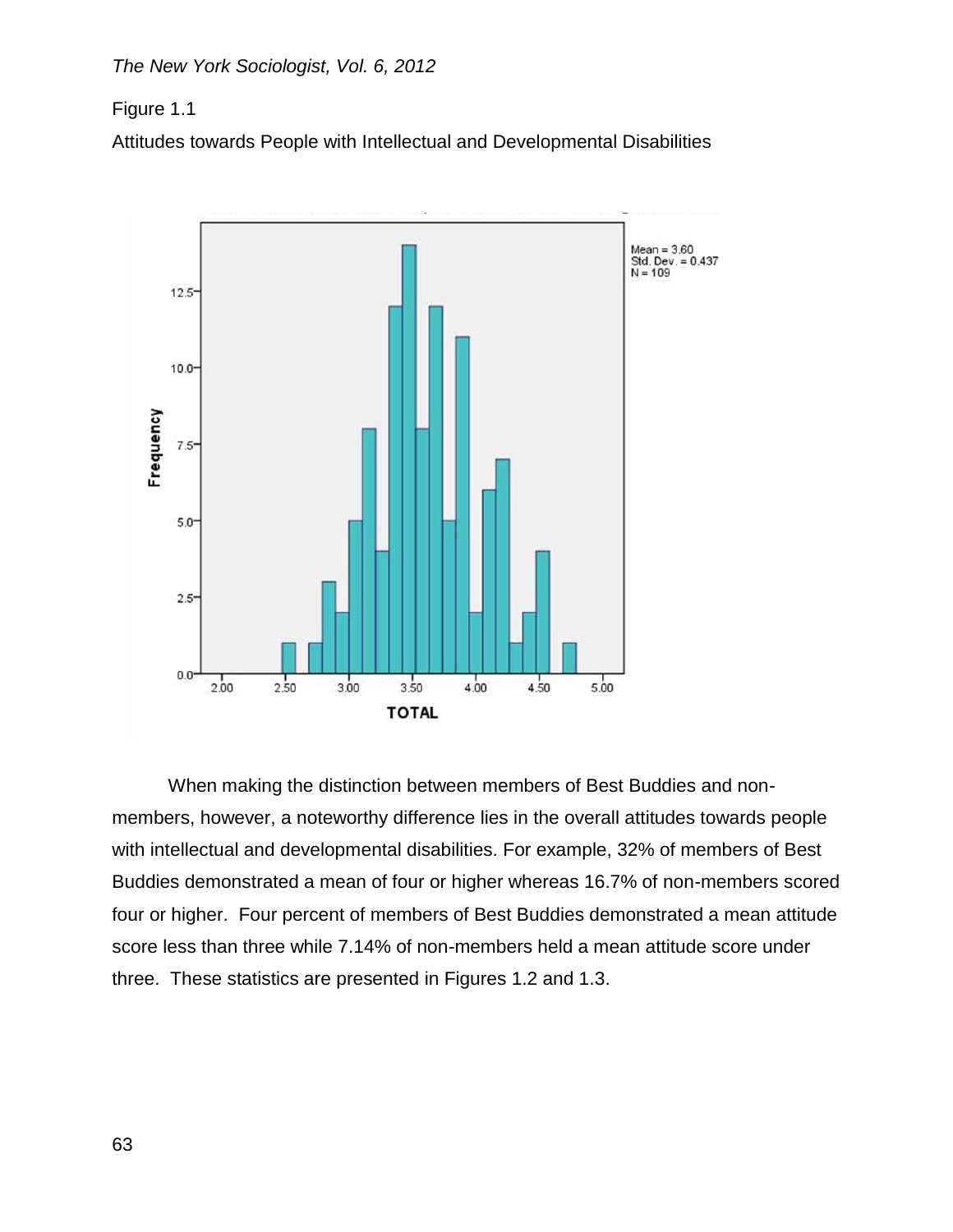*The New York Sociologist, Vol. 6, 2012*

Members of Best Buddies **Non-members of Best Buddies** 





Hypothesis one predicted that members of Best Buddies would demonstrate more positive attitudes than non-members. The mean attitude for members of Best Buddies was 3.77, whereas the mean attitude for non-members was 3.55 (t=2.24; p=.0135). As a result of these findings, the null hypothesis was rejected. The difference in attitudes between members and non-members was statistically significant and not due to chance.

Hypothesis two, that members of Best Buddies are more comfortable around people with intellectual and developmental disabilities, was also supported by means of a one-tailed t-test. The mean comfort level for members of Best Buddies was 4.2 while the mean comfort for non-members was  $3.58$  (t=3.52; p  $\lt$  .001). Again, the null hypothesis was rejected. The difference between members and non-members was statistically significant and not due to chance. Figure 2.1 demonstrates that none of the members of Best Buddies experience complete discomfort when interacting with people with disabilities, while Figure 2.2 shows that 6.5% of non-members scored the lowest possible comfort level on the attitude scale.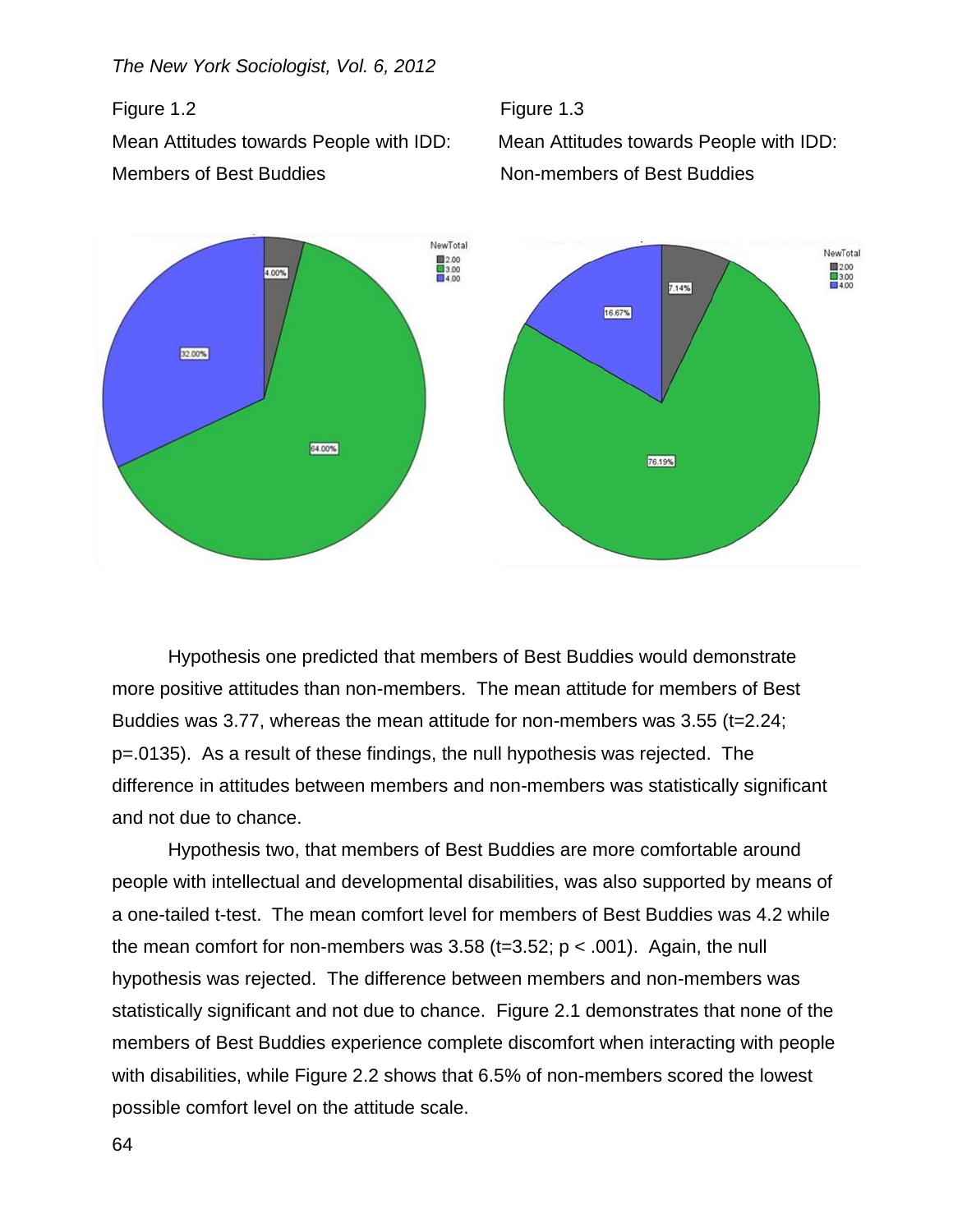

with IDD: with IDD:



Comfort when Interacting with People Comfort when Interacting with People



Hypothesis three predicted that females would hold more positive attitudes towards people with disabilities. The mean attitude for females was 3.61 and the mean for males was 3.54 (t= .581;  $p = .281$ ). Despite the fact that this difference between males and females was in the predicted direction, the difference was not large enough to be statistically significant. This indicated that the difference in attitudes between males and females may have been due to chance.

Hypothesis four stated that those in Best Buddies would feel more compassion towards people with disabilities. The mean level of compassion of members was 4.31 while that of non-members was 4.08. The difference between members and nonmembers was in the predicted direction and the null hypothesis was rejected (t=1.814; p=.036).

The fifth hypothesis stated that people involved in Best Buddies experience greater satisfaction after helping people with intellectual and developmental disabilities. The mean satisfaction score for members of Best Buddies was 4.6 whereas the mean satisfaction score for non-members was 4.52. These results were in the predicted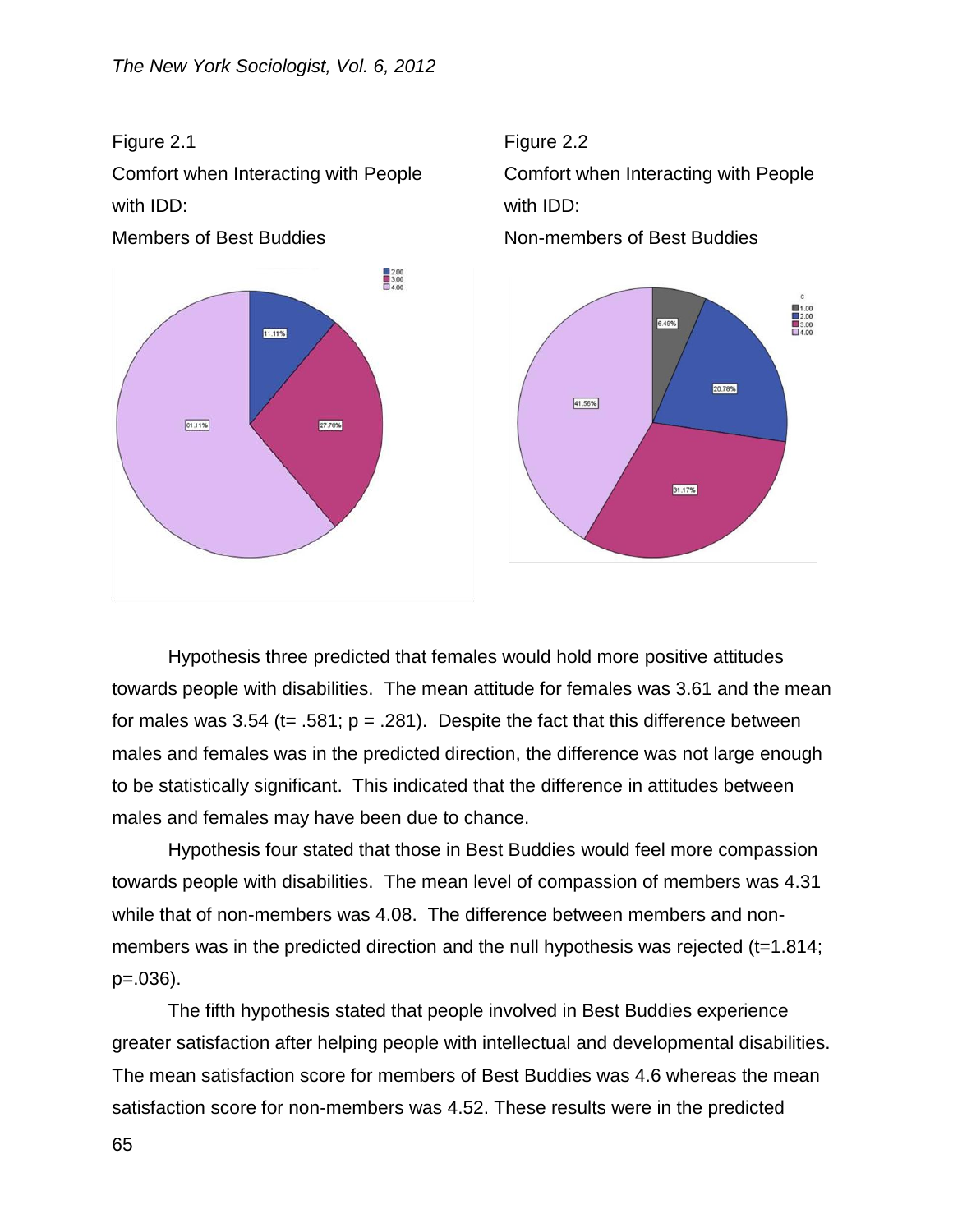direction. The null hypothesis was accepted because the results were not found to be statistically significant (t=.393; p=0.35). This indicated that the difference in level of satisfaction between members and non-members may have been due to chance.

A number of other findings were evident. One of the attitude items asked the respondents to indicate to what degree they agreed with the statement, "When interacting with a person with intellectual and developmental disabilities, I find it difficult to look them in the eyes." The mean for members of Best Buddies was 4.16 whereas the mean for non-members was 3.58. This one-tailed t-test indicated that the difference was statistically significant and not due to chance (t=3.08; p=.003). This further supported the hypothesis that members of Best Buddies feel more comfortable when interacting with people with intellectual and developmental disabilities.

This study also showed that people who frequently interact with people with intellectual and developmental disabilities outside of Best Buddies hold more positive attitudes towards people with IDD. Question twenty-four asked the respondents, both members and non-members of Best Buddies, "Have you ever been in frequent contact with a person with an intellectual and/or developmental disability?" and provided a list of various relationships the respondent may have had with a person or persons with IDD. The list of responses included "immediate family member, other relative, friend, classmate, neighbor, Special Olympics, and other." The respondent was given an opportunity to elaborate on the relationship if they selected "other." Some of the responses included having worked at summer camps for people with disabilities, previous experiences with Best Buddies, and internships or jobs where people with intellectual and developmental disabilities were present. Here, one can hypothesize that those who have experienced more interactions with people with disabilities would have a more favorable attitude score. The mean attitude score for people who answered "yes" to the original question was 3.79 while the mean score for those who answered "no" was 3.51. Because these results were statistically significant, the null hypothesis was rejected and the difference in mean attitude scores was, therefore, not due to chance ( $t=3.309$ ;  $p=.001$ ). This expands upon hypothesis one in that it shows that prolonged exposure to people with intellectual and developmental disabilities may cultivate more favorable attitudes towards them.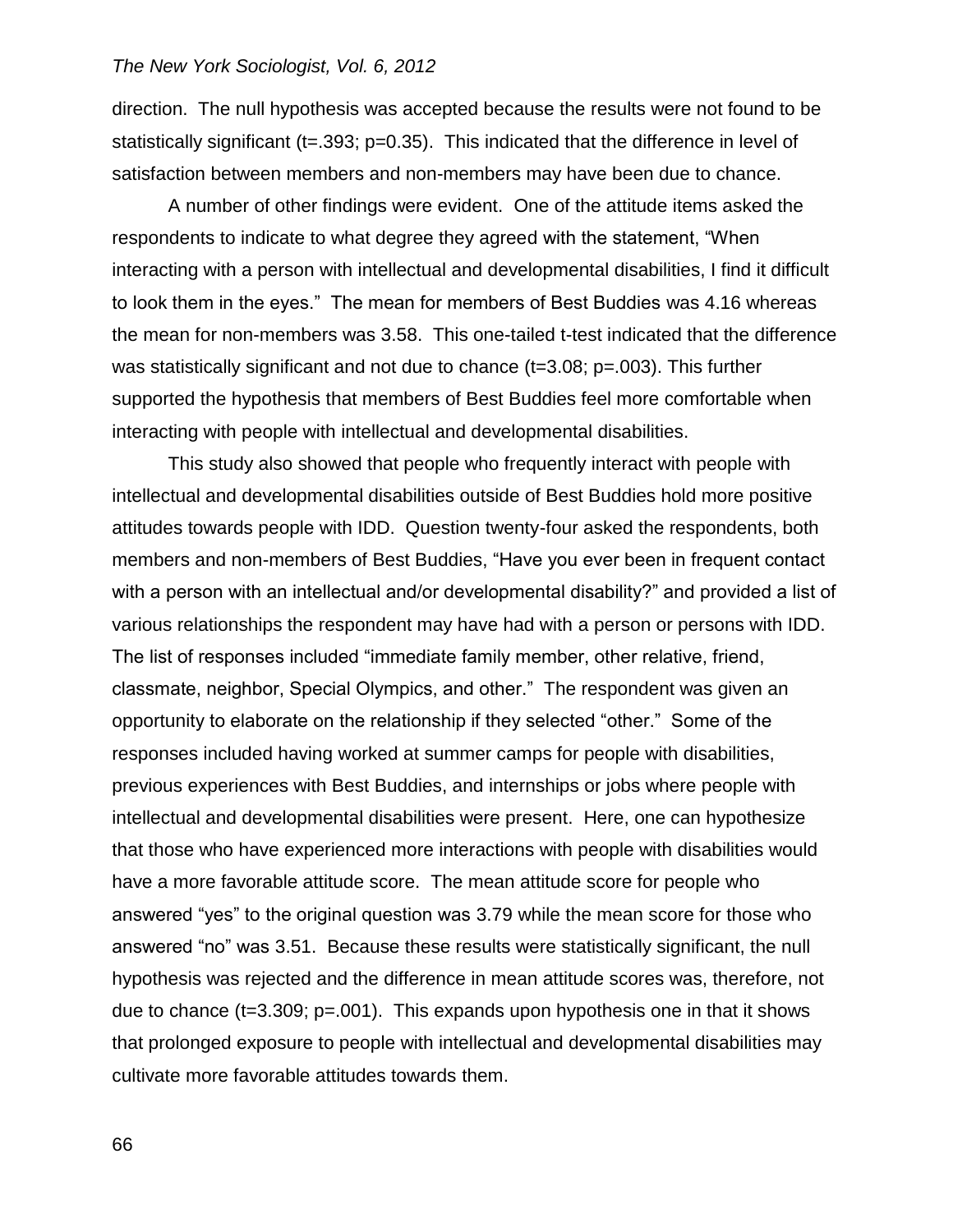## **Conclusions and Recommendations**

Best Buddies changes the minds and hearts of a broad range people, as it exists in all fifty states and in fifty countries around the world. This international organization strives not only for the integration of people with disabilities but for the acceptance, love, and respect to which each human being is entitled. "As a result of their involvement with Best Buddies, people with IDD secure rewarding jobs, live on their own, become inspirational leaders, and make lifelong friendships" (www.bestbuddies.org). Best Buddies has proven in a short time, since its founding in 1989, that it can change the lives of both people with disabilities and the non-disabled population. It creates a sense of unity that resonates with all who are involved for a lifetime.

In order to further develop this research, the sample of future studies should be expanded beyond a single campus. Since Best Buddies is an international organization, the study could potentially be conducted as a global research study. A more representative sample may provide statistically significant results and could potentially further explore the attitudes of people who are involved in Best Buddies.

# **Appendix A. The Interaction with Disabled Persons Scale**

The following attitude scale is an adapted version of Gething and Wheeler's (1992).

- 1. I dread the thought that I could, one day, have a child with intellectual and/or developmental disabilities.
- 2. It is rewarding when I am able to help people with developmental disabilities.
- 3. It upsets me when a person with intellectual and/or developmental disabilities wants to do something but cannot.
- 4. I feel frustrated when interacting with people with developmental disabilities because I don't know how to help.
- 5. Contact with people with developmental disabilities reminds me of my own vulnerability.
- 6. I wonder how I would feel if I had a developmental disability.
- 7. I feel uninformed about people with developmental disabilities.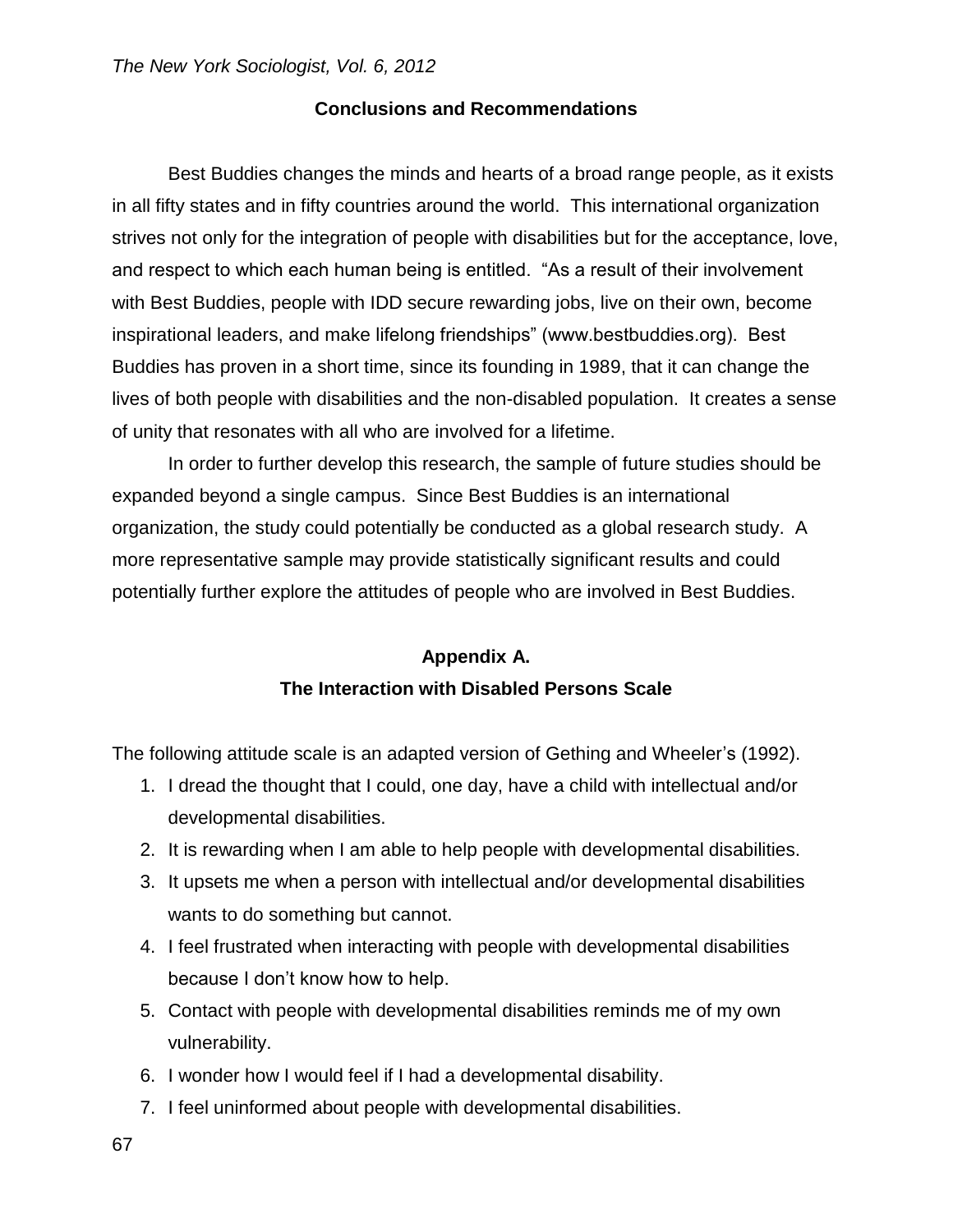- 8. I am grateful I do not have the burdens that people with developmental disabilities face.
- 9. Upon interacting with people with developmental disabilities, I try to pretend they do not have a disability.
- 10.I feel uncomfortable when interacting with a person with developmental disabilities.
- 11.I am aware of the day-to-day problems that people with intellectual and/or developmental disabilities face.
- 12.I sometimes find myself staring at people with developmental disabilities.
- 13.I feel unsure because I do not know how to behave around people with disabilities.
- 14.I admire people's ability to cope with their developmental disabilities.
- 15.I feel sorry for people with developmental disabilities.
- 16.After frequent contact, I find I just notice the person and not the disability.
- 17.I feel uncomfortable about my lack of disability when interacting with people with disabilities.
- 18.When interacting with or passing by a person with developmental disabilities, it is difficult for me to look them in the eyes.
- 19.I tend to make interactions with people with disabilities brief and finish them as quickly as possible.
- 20.I feel better about my interactions with people with disabilities after I have discussed their disability with them.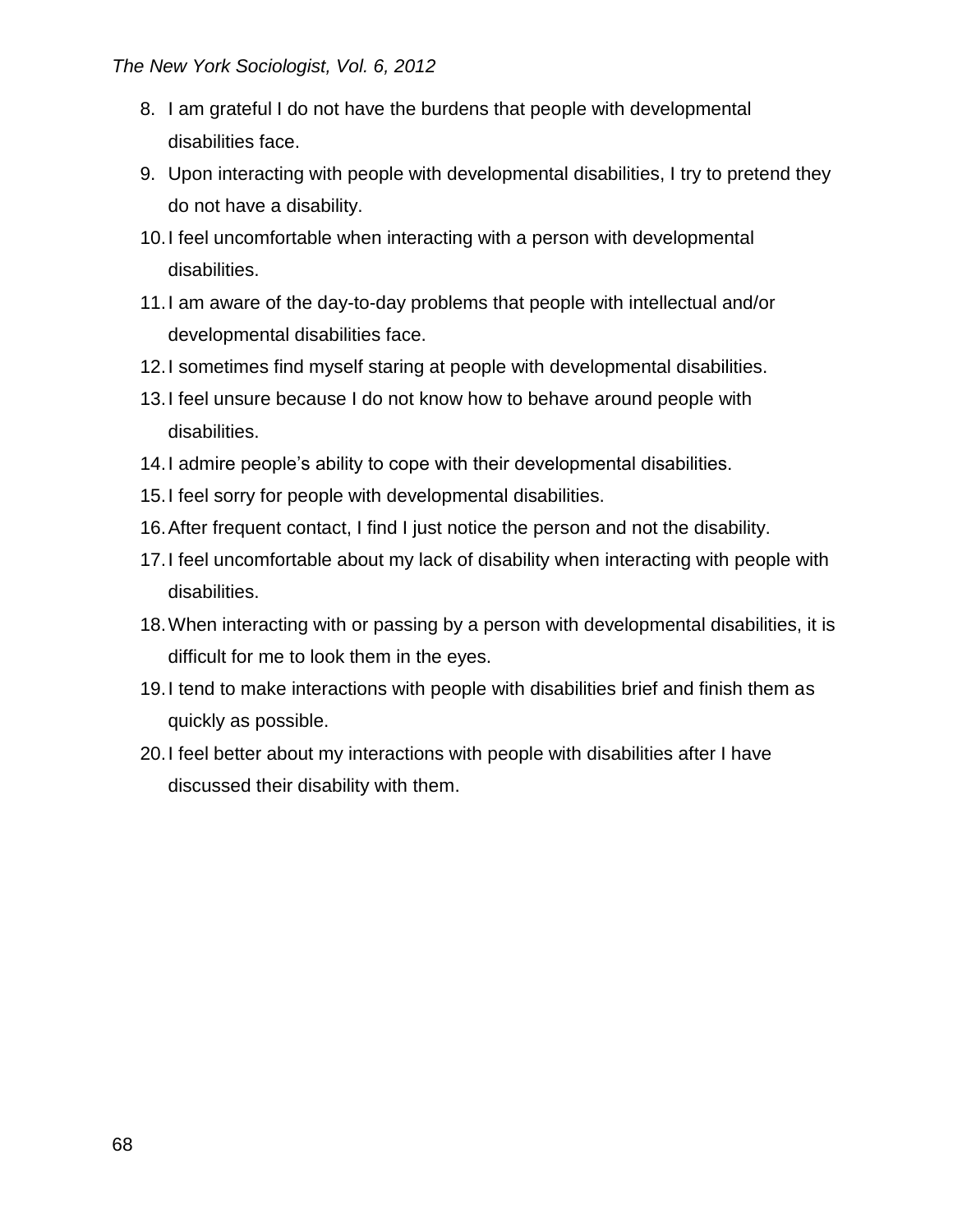## **References**

- Bornstein, R.F. 1989. Exposure and Affect: Overview and Metaanalysis of Research, 1968– 1987. *Psychological Bulletin* 106: 265–289.
- Claes, C. et al. 2010. Quality of Life Measurement in the Field of Intellectual Disabilities: Eight Principles for Assessing Quality of Life-Related Personal Outcomes. *Social Indicators Research* 98: 61-72.
- Cloerkes, G. 1981. Are Prejudices against Disabled Persons Determined by Personality Characteristics? Reviewing a Theoretical Approach on the Basis of Empirical Research Findings. *International Journal of Rehabilitation Research* 4: 35-46.
- Daruwalla, P. and Darcy, S. 2005. Personal and Societal Attitudes to Disability. *Annals of Tourism Research* 32: 549-570.
- Davidson, J. 2010. 'It Cuts Both Ways': A Relational Approach to Access and Accommodation for Autism. *Social Science Medicine* 70: 305- 312.
- [Gething,](http://www.sciencedirect.com/science?_ob=ArticleURL&_udi=B6W64-4C47TSR-D&_user=917323&_coverDate=12%2F31%2F2004&_rdoc=1&_fmt=high&_orig=search&_origin=search&_sort=d&_docanchor=&view=c&_searchStrId=1622256604&_rerunOrigin=google&_acct=C000047960&_version=1&_urlVersion=0&_userid=917323&md5=b88fc6bdeb7db3c29b13bee517202908&searchtype=a#bbib6) L. and Wheeler, B., 1992. The Interaction with Disabled Persons Scale: A New Instrument to Measure Attitudes towards People with Disabilities. *Australian Journal of Psychology* 44, pp. 75–82.
- Hahn, H. and Belt, T. L. 2004. Disability Identity and Attitudes toward Cure in a Sample of Disabled

Activists. *Journal of Health and Social Behavior* 45: 453-464.

- Jahoda, A. et al. 2010. Living with Stigma and the Self-Perceptions of People with Mild Intellectual Disabilities. *Journal of Social Issues* 66: 521-534.
- Loo, R. 2004. Relationships between Attitudes toward Euthanasia and Attitudes toward Persons with Disabilities. *The Social Science Journal* 41: 295-299.
- Parasuram, K. 2006. Variables That Affect Teachers' Attitudes towards Disability and Inclusive Education in Mumbai, India. *Disability and Society* 21: 231- 242.
- Schwartz, C. and Armony-Sivan, R. 2001. Students' Attitudes to the Inclusion of People with Disabilities in the Community. *Disability and Society* 16: 403- 413.
- Sheets, D. J. 2005. Aging with Disabilities: Ageism and More. *Generations* 29: 37-41.
- Shtayermman, O. 2009. An Exploratory Study of the Stigma Associated with a Diagnoses of Asperger's Syndrome: The Mental Health Impact on the Adolescents and Young Adults Diagnosed with a Disability with a Social Nature. *Journal of Human Behavior in the Social Environment* 19: 298-313.
- Sieka, F. L. et al. 1973. Attitudinal Factor Patterns across Three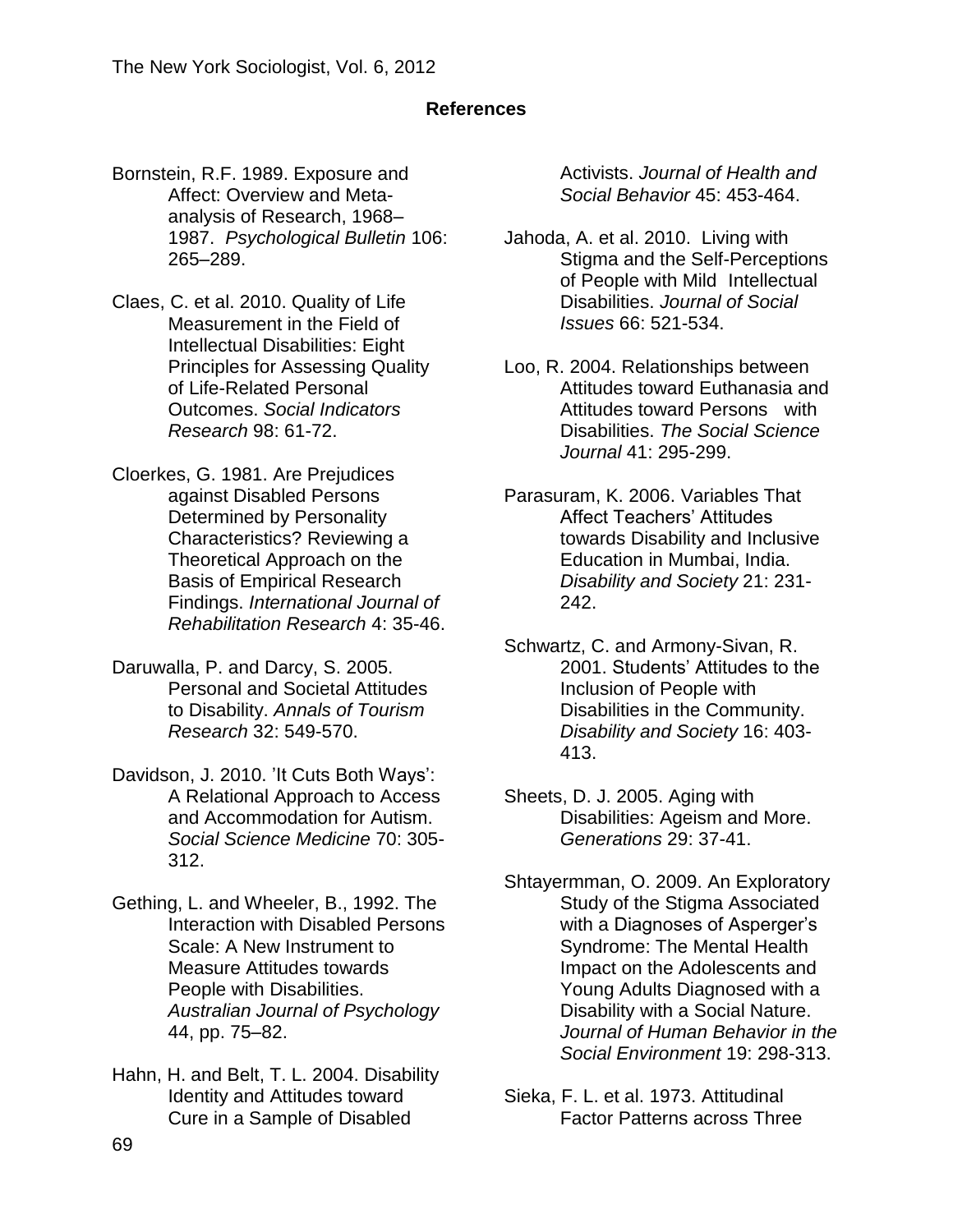Cultures: Denmark, Greece, and the United States. *The International Journal of Social Psychiatry* 19: 10-18.

- Skar, L. 2010. Children's Conceptions of the Word 'Disabled': a Phenomenographic Study. *Disability and Society* 25: 177- 189.
- Titchkosky, T. 2003. Governing Embodiment: Technologies of Constituting Citizens with Disabilities. *Canadian Journal of Sociology* 28: 517-542.
- Titchkosky, T. 2005. Disability in the News: A Reconsideration of Reading. *Disability & Society* 20: 655-668.
- Tomlinson, S. 2010. A Tribute to Len Barton. *British Journal of Sociology of Education* 31 (2010) 537-546.
- Van Alphen, L. M. et al. 2010. People with Intellectual Disabilities as Neighbours: Towards Understanding the Mundane Aspects of Social Integration. *Journal of Community & Applied Psychology* 20: 347-362.
- Vehmas, S. 1999. Discriminative Assumptions of Utilitarian Bioethics regarding Individuals with Intellectual Disabilities. *Disability & Society* 14: 37-52.
- Wiesel, I. 2009. Community and the Geography of People with Intellectual Disability. *Social & Cultural Geography* 10: 599-613.

Wilson, C. S. and Bartak, L. 1997. Staff Understanding of Normalisation and Social Role Valorisation: Anstey and Gaskin (1985) Revisited. *Journal of Intellectual and Developmental Disability* 22: 213-219.